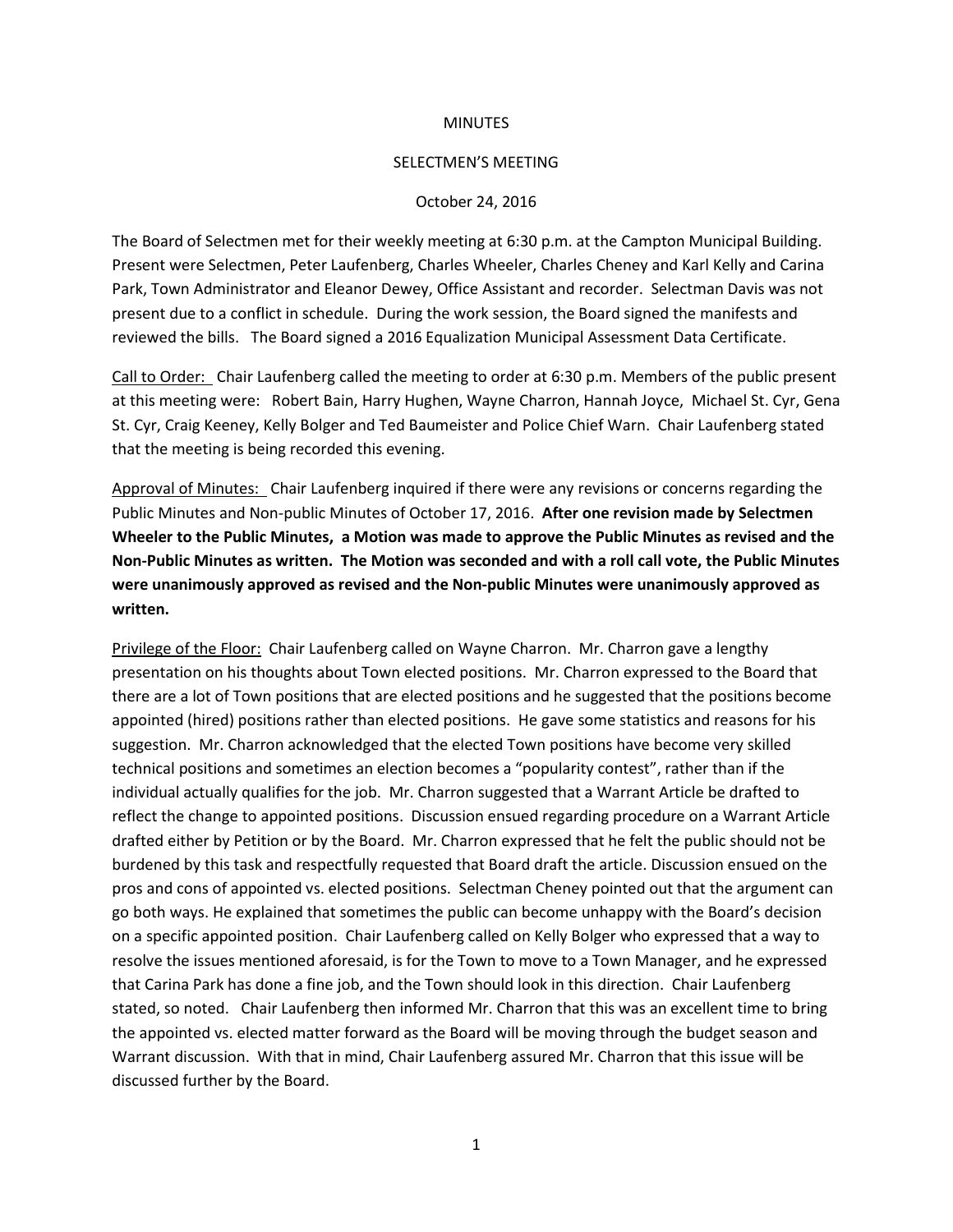Mr. Charron also expressed that communication between Selectmen and public is not good. Mr. Charron mentioned videotaping the Board of Selectmen's Meeting. Selectman Cheney reminded Mr. Charron that a couple of years ago this very issue was brought to the public for vote and the Town voted against videotaping the Selectmen's Meeting for a cost of \$1,400.00. Mr. Charron expressed that perhaps this issue was not presented well enough to the public. Mr. Charron mentioned that the agenda is not on the website. Selectman Kelly and Carina confirmed that the agenda is now on the website. Selectman Kelly informed Mr. Charron that this was done as a results of Mr. Charron communicating his request to him and his relaying the request to Carina. There being no further concerns, Chair Laufenberg moved the Meeting on to Old Business.

Old Business: **Chair Laufenberg explained that he, and Selectman Wheeler, Selectman Cheney, Selectman Kelly, Butch Bain, Road Agent and Mr. St. Cyr all met for a site view on Surgarbush Drive to review some concerns Mr. St. Cyr addressed. Chair Laufenberg confirmed this evening that an agreeable resolution was arrived at, and Mr. St. Cyr also confirmed a resolution had been agreed on.**

## New Business:

2016 - 2017 General Election – Spatial Concerns: Chair Laufenberg explained that the Board had a brief conversation last week about space and more voting booths needed to be in compliance with the State and the Board agreed to invite Mrs. Joyce in for a general discussion to resolve some issues. One question presented by Selectman Cheney was to inquire if there could be a one-way traffic pattern to alleviate bottle necking issues. Mrs. Joyce confirmed there would be no problem setting up a one-way traffic pattern. The next issue concerned 8 more voting booths. After discussion offered by Carina and Mrs. Joyce, an invoice was presented for 2 pods (comprised of 8 voting booths and curtains) in the amount of \$2,229.60**. A Motion was made by Selectman Wheeler to approve the purchase of two pods, with curtains, for the General Election, in the amount of \$2,229.60. The Motion was seconded by Selectman Kelly and with a roll call vote the Motion was unanimously approved.** 

Discussion ensued regarding the placement of the booths and the floor plan**. It was agreed that Butch Bain and his staff will set up for Election Day (a few days in advance of the Election) for a "dry run" in order to configure an efficient floor plan with the addition of the 8 voting booths.**

2017 Preliminary Budget Discussion – Town Clerk/Tax Collector: Chair Laufenberg called on Mrs. Joyce who expressed that she was not prepared as the date was not confirmed with her as to when she was to come in to speak with the Board. In preparing for the Town Clerk/Tax Collector Preliminary, Mrs. Joyce inquired if the Board set a compensation rate? It was confirmed that no rate had been set as yet; however, Chair Laufenberg explained that Chief Warn used a 2% figure for impact purposes, and Chair Laufenberg suggested Mrs. Joyce use the 2% figure for the same reason; however, there are no guaranties of any increase. Mrs. Joyce inquired if this year will be a 52 week or a 53 week budget. Chair Laufenberg suggested Mrs. Joyce use a 52 week schedule. There were no other questions and Chair Laufenberg continued with New Business.

Citizen Concern – Employee Work Schedules: Chair Laufenberg called on Craig Keeney who indicated that he has concerns about the Police Chief leaving at 1:30 p.m. on Tuesdays and Thursdays. Chair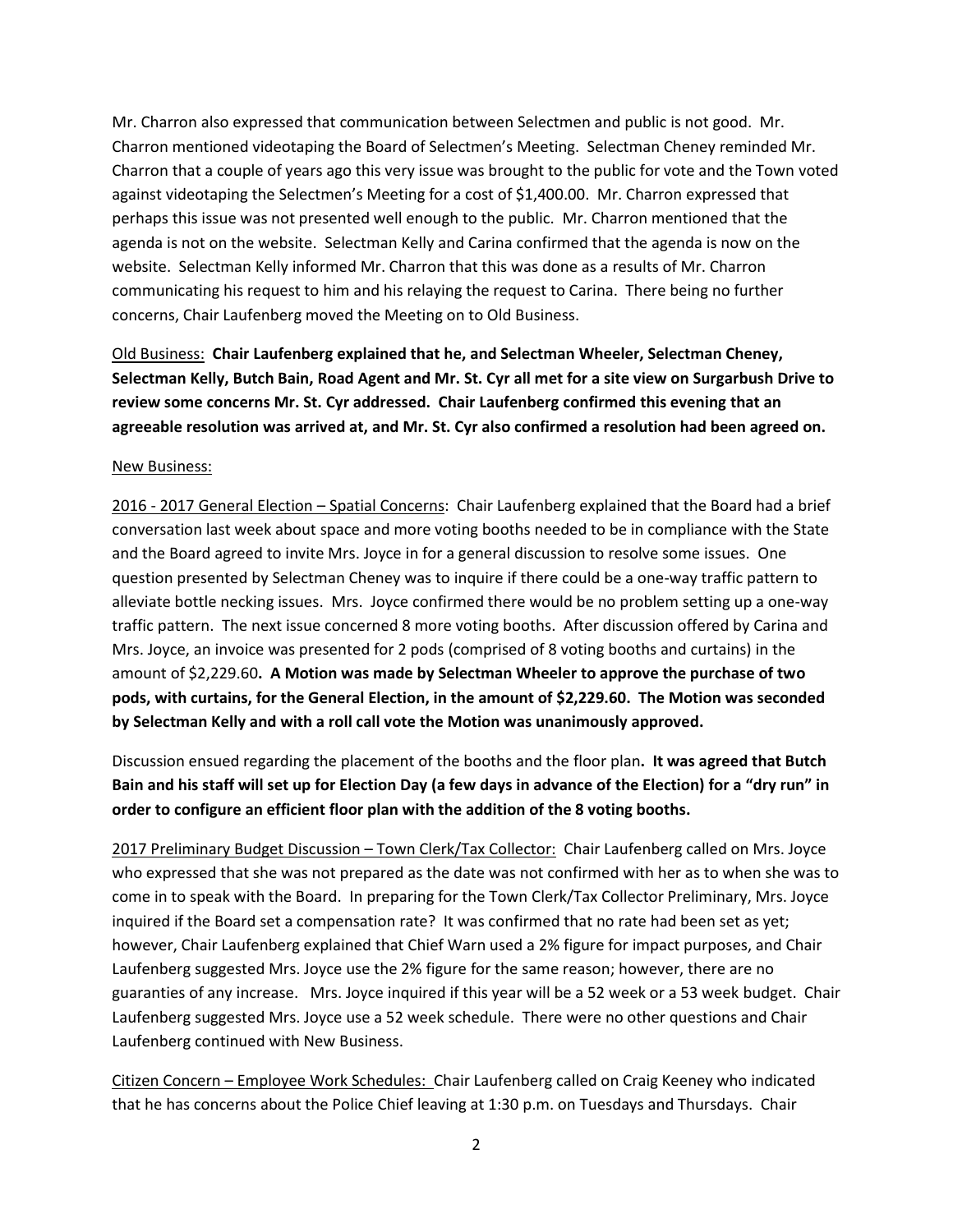Laufenberg explained that the Chief is teaching a course at Plymouth State University and has been teaching for a number of years and the Board is aware of that fact, and the majority of the Board is okay with his teaching as long as his job is getting done to the quality that the Board expects. Questions presented by Mr. Keeney related to who fills in when the Chief is absent and the concern of the continuance of this schedule. The Chief responded by stating that if he is not available by cell phone the Sergeant is in charge. The concern expressed by Mr. Keeney is that he expects the Chief to be at the Police Department all day. Mr. Keeney's other concern is that when another individual has to cover for the Chief, overtime gets involved for a position that is a salaried position and this is costing the Town money. Selectman Wheeler inquired if that was the case and Chief Warn stated he believed it is not the case. Chief Warn explained that there was only one time he needed an officer to cover for him and it was not because he was at the college. Mr. Keeney also mentioned that last year a request was made for another full-time Police Officer because the Police Department was very busy; however, Mr. Keeney asked, how can justification can be made for additional staff when the Police Chief is leaving early. Discussion ensued regarding salaried position and the perception of hours worked. Chief Warn explained that he is on no set schedule, he is an "exempt" salaried employee, and he works over 40 hours a week. Discussion also ensued as to setting a precedent. Kelly Bolger expressed that if accommodation is made for one, accommodation should be made for all. Mr. Keeney questioned each Board member to see if they had a problem with Chief Warn's Schedule. Selectman Cheney expressed that he did have a problem with the schedule as he was not aware of the current schedule until a member of the public brought it to his attention. Selectman Cheney explained that, last he knew, the Chief was teaching from 7 p.m. to 9 p.m. and he was not aware of the present schedule until recently. Selectman Cheney stated that he contacted Town counsel with his concerns, but has not received a response as yet. Selectman Cheney also stated he contacted the NH Municipal Association. The Association confirmed that there needs to be a plan in place (at present, there is no plan) between the Board and the Chief and that needs to be addressed. Selectman Cheney expressed that the Board should have been notified of the change in schedule and that was not done. Selectman Kelly also expressed that he had a problem with the schedule, as he didn't know anything about the schedule. Selectman Kelly expressed that he has an expectation of a salaried position that the individual be on the job during normal working hours. Further discussion ensued regarding exempt salaried positions. Selectman Wheeler and Chair Laufenberg confirmed, for reasons stated above, they had no problem with Chief Warn's schedule. Chair Laufenberg expressed again that, when there was a full Board present, the majority of the Board agreed they had no problem with the schedule. Chair Laufenberg confirmed that the Board is in the process of revising the current Personnel Policy and this issue will be addressed. Discussion ensued regarding policies and Mr. Keeney expressed his discontentment with policies in general and the reasons why. Chair Laufenberg called on Kelly Bolger who confirmed that the Fire Department is going through the same process of reviewing policies to bring them up-to-date so he can relate to the situation and he believes updating policies is necessary. Chair Laufenberg thanked Mr. Bolger for his input.

Building Permit Fees: Chair Laufenberg called on Carina who explained the Building Permit was revised recently and there had been discussion about revising the fee schedule. With that in mind, Carina put together a packet for the Board to review on fees charged by different local Towns. She stated that,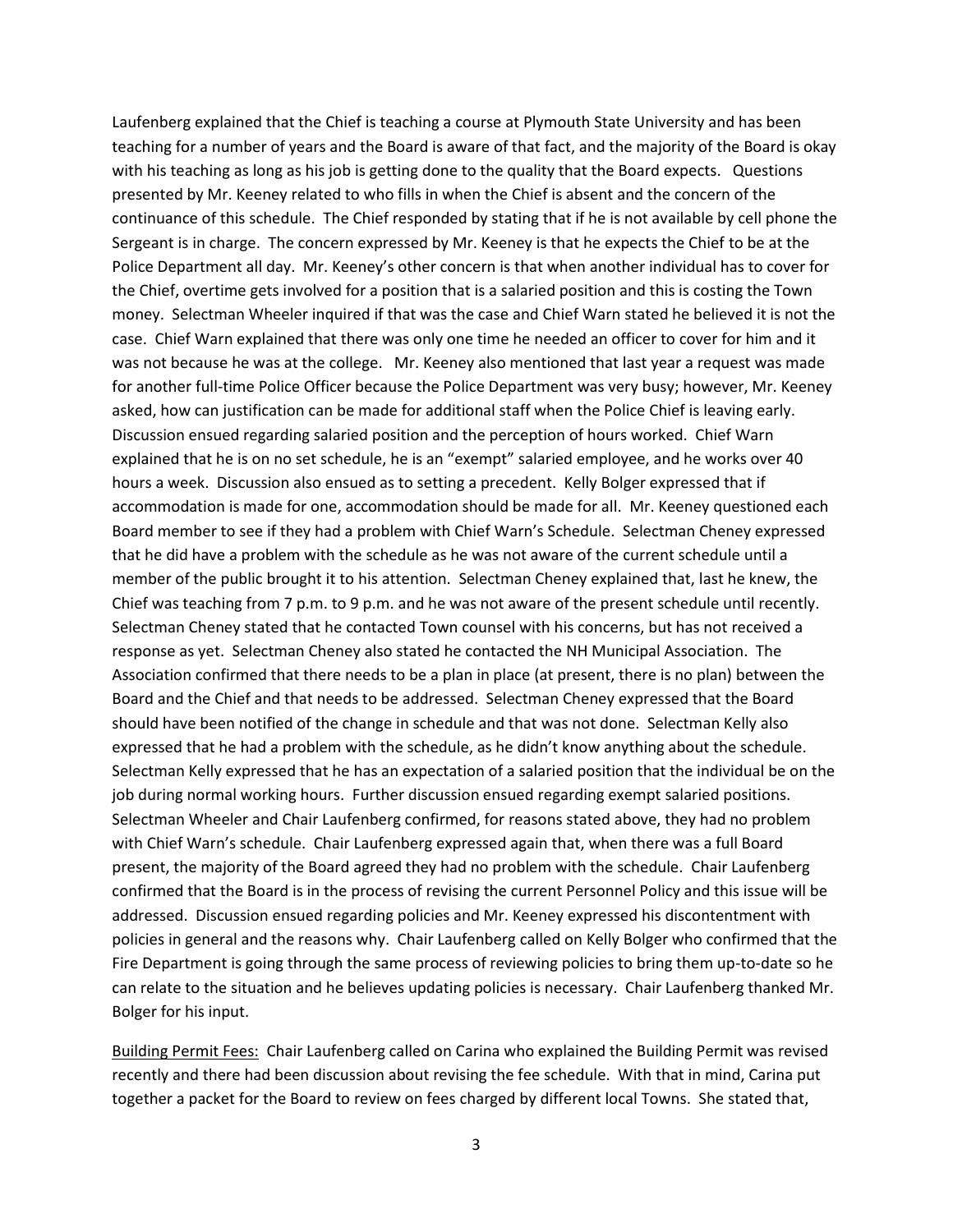much to her surprise, Campton is in line as far as fees charged by other Towns; however, specifications seem to be more detailed by other Towns. Carina explained she would like the Board to review and then get a consensus on revising fees and/or format.

Correspondence: Chair Laufenberg called on Carina who stated that she spoke with Michelle Clark, from DRA, and DRA is all set with the Selectmen's Office; however, DRA is waiting on the Campton Village Precinct to make appropriate adjustments requested by DRA before DRA will issue a preliminary tax rate. Hopefully, within the next week or so we will have a tax rate.

Another issue has occurred with a Quitclaim Deed written in 2014 (from the Town auction) regarding an insufficient Notary stamp/acknowledgement. Carina explained that a corrected deed will need to be drafted by Town attorney. In addition, she inquired if the Board would like her to pull all deeds that have been drawn up for the auction in 2014 and issue corrected deeds. This would be a proactive measure. The Board concurred.

A notification was received from NH DES regarding Red Sleigh Condominiums and the fact that Red Sleigh will be operating with their own public community water system. This is just a notification and no action is required by the Town at this time.

Board Concerns and Directives: Chair Laufenberg called on each Board member. Selectman Cheney inquired as to the procedure to be followed for the setting of the tax rate. Carina explained that a preliminary rate will be set by DRA and she will come before the Board when that is received and all will be discussed at a regular scheduled Board meeting.

Chair Laufenberg inquired about the dam on Tyler Way. Carina explained that everything has been done that needs to be done for this year. Carina did acknowledged that accommodations in the budget will have to be considered for next year's timeline for bids, etc.

**Non-Public Session in accordance with RSA 91-A: 3, II (a-i): Chair Laufenberg called on Selectman Wheeler who made a motion to go into Non-Public Session under RSA 91-A: 3, II(c) regarding a tax agreements and auction. The Motion was seconded by Selectman Kelly and with a roll call vote: Selectman Laufenberg – aye, Selectman Wheeler – aye, Selectman Cheney – aye, and Selectman Kelly – aye, the Board went into Non-Public Session at 7:50 p.m. The Board came out of Non-Public Session at 8:00 p.m.**

**Another Non-Public Session was requested by Carina Park. Chair Laufenberg called on Selectman Wheeler who made a motion to go into Non-Public Session under RSA 91-A: 3, II(a) regarding a personnel matter. The Motion was seconded by Selectman Kelly and with a roll call vote: Selectman Laufenberg – aye, Selectman Wheeler – aye, Selectman Cheney – aye, and Selectman Kelly – aye, the Board went into Non-Public Session at 8:00 p.m. The Board came out of Non-Public Session at 8:15 p.m.** 

**A Motion was made by Selectman Wheeler to come out of Non-Public Session. The Motion was seconded by Selectman Kelly, and with a roll call vote: Selectman Laufenberg – aye, Selectman**